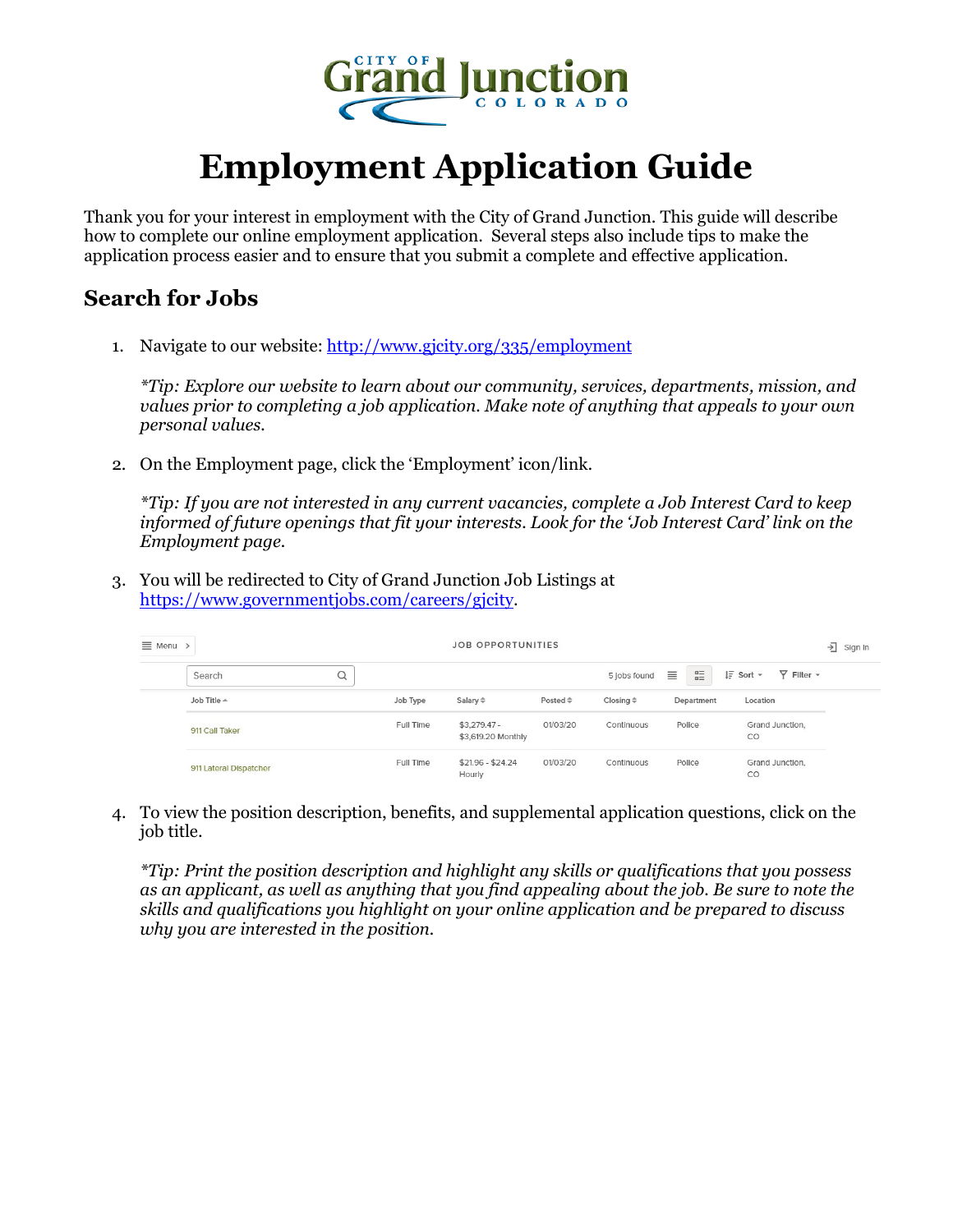|                           | CITY<br><u>id Junction</u>                                                                                                                                                                             |
|---------------------------|--------------------------------------------------------------------------------------------------------------------------------------------------------------------------------------------------------|
| ⋟                         | क़<br>Œ<br>in<br><b>APPLY</b><br>◡                                                                                                                                                                     |
| 911 Call Taker            |                                                                                                                                                                                                        |
| Salary $\odot$            | Location $(i)$<br>\$3,279.47 - \$3,619.20 Monthly<br>Grand Junction, CO                                                                                                                                |
| <b>Job Type</b>           | <b>Full Time</b><br><b>Department</b><br>Police                                                                                                                                                        |
| <b>Job Number</b>         | 202000640                                                                                                                                                                                              |
| Closing                   | Continuous                                                                                                                                                                                             |
|                           | <b>DESCRIPTION</b><br><b>BENEFITS</b><br><b>QUESTIONS</b>                                                                                                                                              |
| <b>Description</b>        |                                                                                                                                                                                                        |
| <b>Make a difference!</b> | Being a 911 Call Taker is an exciting career with advancement opportunities. You will contribute to the well-<br>being of your community with the potential to impact someone's life every single day. |

## **To Apply for a Job**

1. Click on the job title, and then click the 'Apply' button in the upper right.



2. Sign in or click the 'Create an account' link. If you are creating a new account, you will then have to agree to the Terms of Service.

| Sign in to apply                             |  |  |  |  |
|----------------------------------------------|--|--|--|--|
| All fields are required<br>Create an account |  |  |  |  |
| Username or Email                            |  |  |  |  |
| Password                                     |  |  |  |  |
| Sign In                                      |  |  |  |  |

3. Once signed in to a job application, to the left is a navigation pane that shows the steps required and your progress for each step.

*\*Tip: You may import your resume to complete steps more quickly. However, you will want to review each step to ensure that the information from your resume was transferred accurately and is formatted legibly. While completing the application, focus on your skills, qualifications, and experience that are most relevant to the position for which you are applying.* 

*Do not write "see resume" or refer to other documentation in lieu of completing the requested information; doing so may result in an incomplete application and disqualification from further consideration in the hiring process. Assessors can only view the information entered into the application itself to determine your qualifications for position.*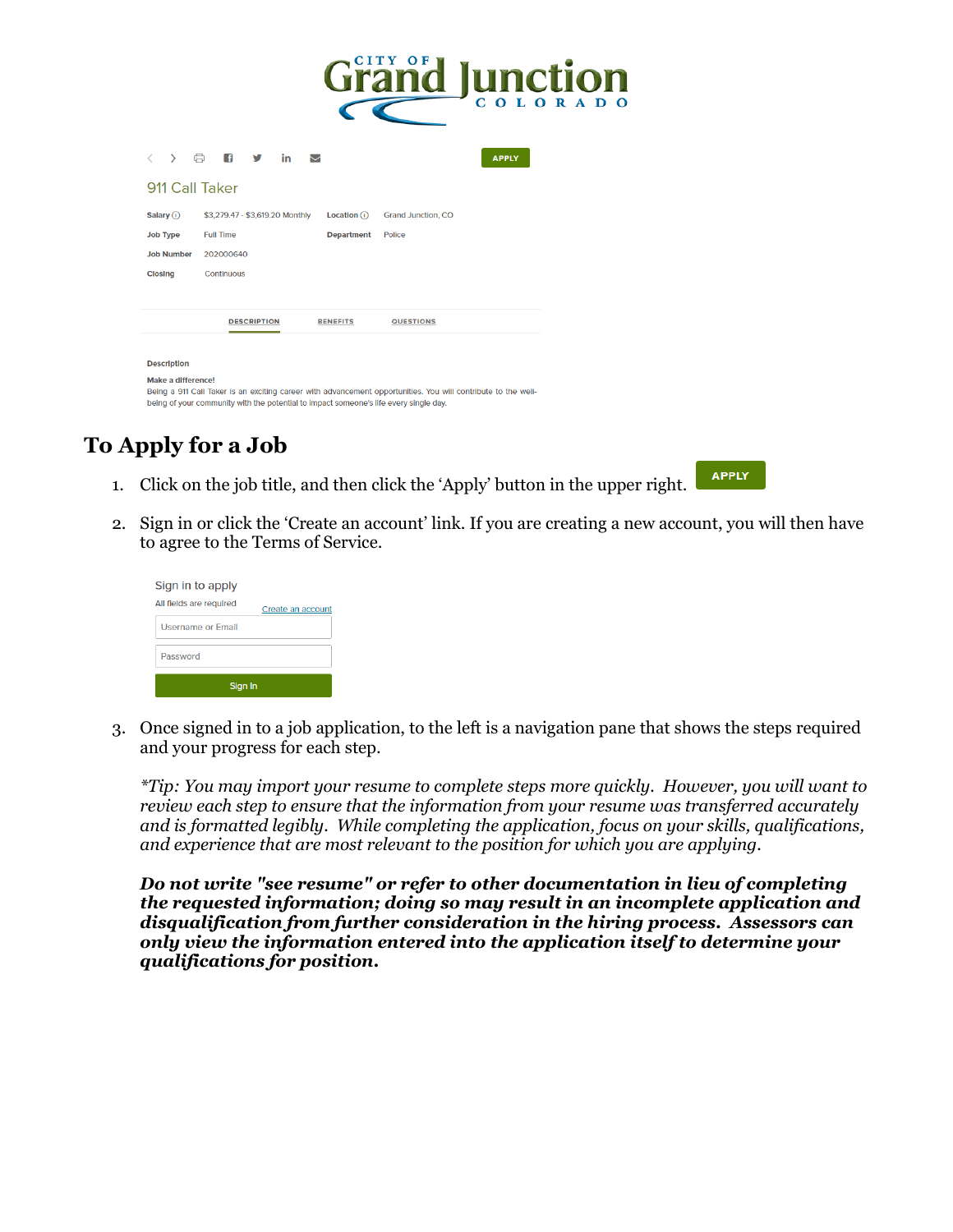

4. Be sure to save each step (the 'Cancel' button will discard all changes).

*\*Tip: While your information will be saved for future applications as well, it is important to review each step for each individual application to ensure that your information is up to date and that all relevant information is included.*

Save

5. Some positions may require attachments such as a resume, cover letter, or proof of license or certification. In the Attachment section, choose the attachment type, upload your file(s), and then click the 'Next' button to save.

*\*Tip: Oftentimes, these requirements are stated in the position description or are referred to in the supplemental questions rather than shown in the attachment section of the application. Be sure to make note of any required attachments noted on the position description and to review the supplement questions to be prepared with the appropriate attachments.*

| <u>AUTHILIO</u>                                                                                              |             |
|--------------------------------------------------------------------------------------------------------------|-------------|
| Supported file types: .doc, .docx, .xls, .xlsx, .pdf, .glf, .tiff, .tif, .jpe, .jpeg, .jpg, .png, .txt, .bmp |             |
| Choose attachment type                                                                                       | ዹ           |
|                                                                                                              |             |
|                                                                                                              |             |
| Click Upload or drag and drop a file into this box to start uploading.                                       |             |
| Recent Uploads<br><sup>1</sup> Upload                                                                        |             |
| <b>O</b> Add supplemental attachment                                                                         |             |
| *Required attachments must be provided<br>before submission                                                  | <b>Next</b> |

**Attachmonts** 

6. Some positions may require responses to supplemental questions.

*\*Tip: Respond to supplemental questions thoroughly and with absolute honesty. Responses to supplemental questions are vetted for job finalists, and honesty is always the best policy.*

7. Review each section for errors. Click on the pencil icon within each section to make changes. Once the application is complete, click 'Proceed to Certify & Submit.'